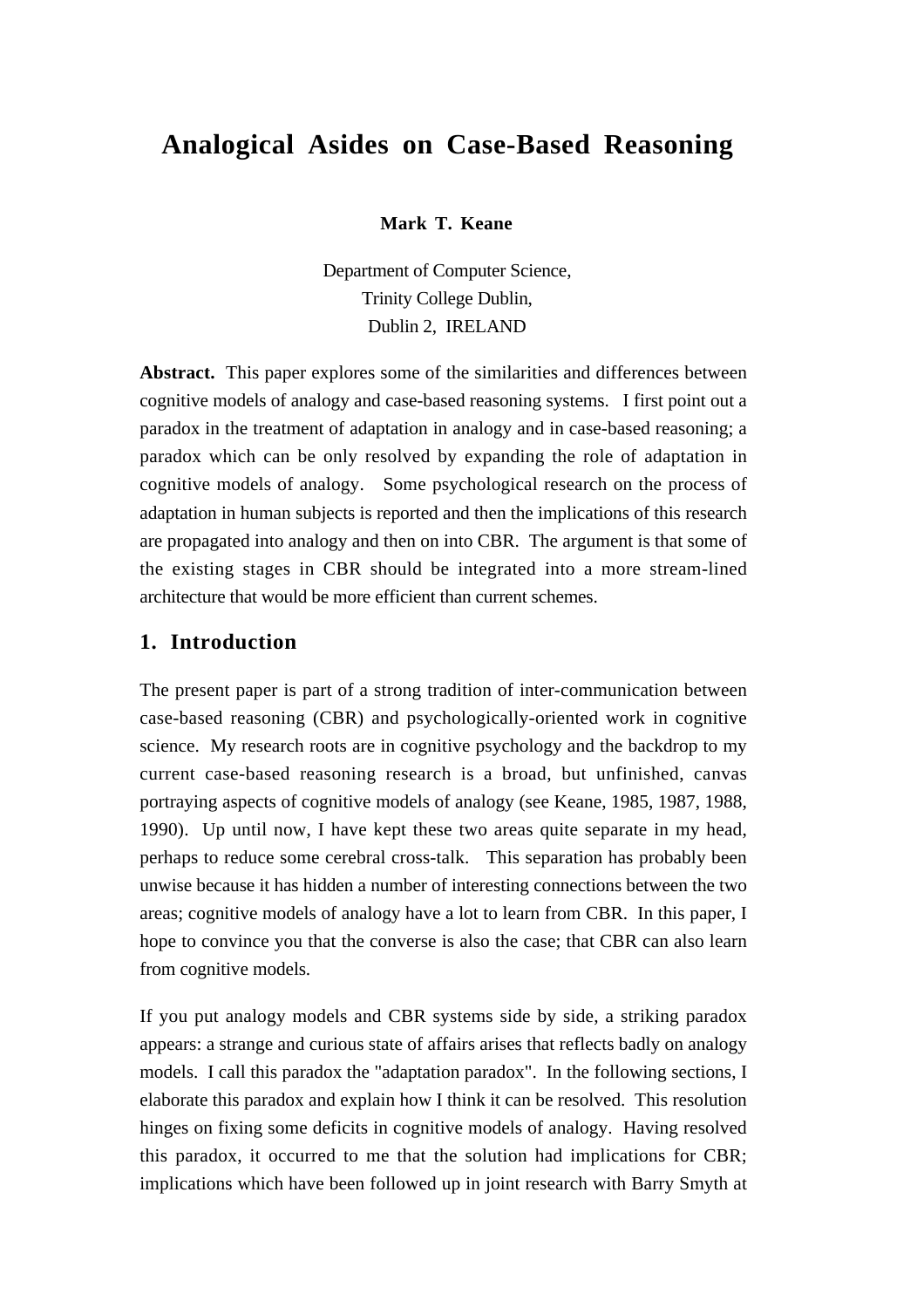the Hitachi Dublin Laboratory in Trinity College (see Smyth & Keane, in this volume). But, enough of the preamble, what of the paradox ?

## **2. The "Adaptation Paradox" in Analogy Research**

The "adaptation paradox" arises out of the differential treatment that adaptation receives in case-based reasoning and in cognitive models of analogy. paradox can be stated in terms of three propositions, that are supported by current theory and/or empirical research but they propagate disruptive waves through analogy theory. The first proposition is that:

(1) In CBR, adaptation is a necessary and significant step.

The re-use of past experience is trivial if it is just the direct application of concrete knowledge or the instantiation of established, abstract knowledge (e.g., schemas). One of the key insights in CBR, and analogy, is that prior knowledge that is not directly relevant to the current situation can be made relevant by perturbing or adapting it to fit the current situation. So, most CBR systems have finely-crafted adaptation rules to carry out this perturbation. Indeed, I was struck by Ian Smith's proposal (workshop communication) that adaptation is *the* unique and distinctive process in case-based reasoning, even though much CBR research concentrates on retrieval.

The second proposition is based on an accepted interpretation of people's problem solving behaviour using analogies. Cognitive theory of analogy acknowledges that there is an adaptation stage, but few investigators acknowledge that it occurs in the classical experiments in the field. People's use of analogy is typically seen as just being the product of analogical mapping. Thus, the second proposition is that:

(2) People solve problems by analogy through the use of mapping, with little or no adaptation

The single study know to me in the literature that examines adaptation, is one in which people solve verbal maths problems by analogy (see Novick & Holyoak, 1991). The analogues used for the problems, in this study, could be mapped easily but did not fit the problems particularly well, so Novick & Holyoak observed people struggling to adapt the analogue to the problem. They characterised this adaptation as a slow, conscious process which could involve the making of further inferences and the use of other background knowledge (see also Keane, 1990, on validation). Thus, given that people typically solve insight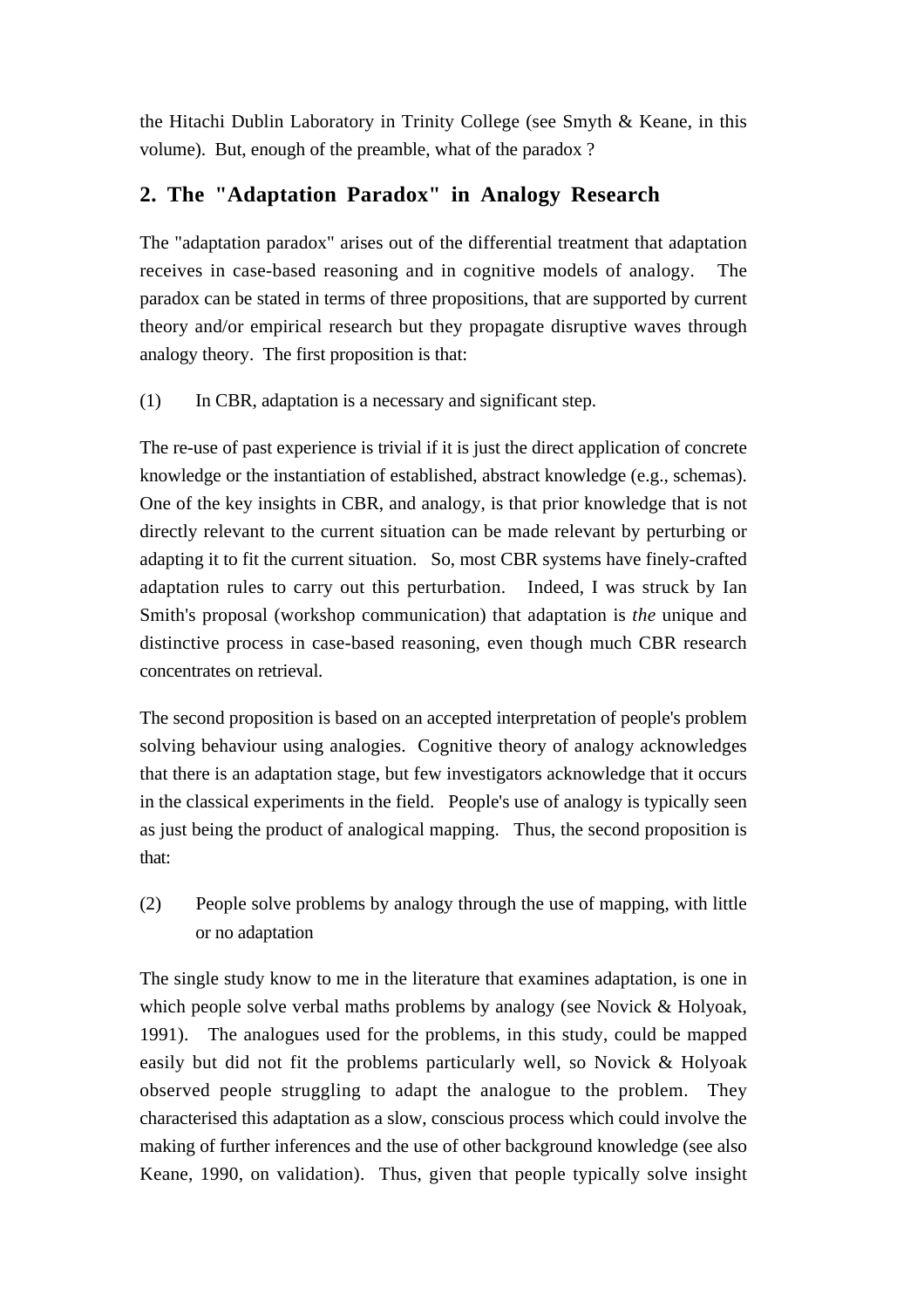problems by analogy in a swift fashion, it is generally assumed that they simply map the analogy and do not use any conscious, adaptation process.

The final proposition is a theoretically plausible assumption that leaves the jaws of the paradox clamped firmly on our vitals:

### (3) In theory, more adaptation should be required in analogy than in CBR

In CBR, the base cases are semantically-close to the target problem, they tend to be literally similar. In analogy, the two domains are semantically distant; they may be as far apart as the atom and the solar system or the legs of a chair and a theorem prover. So, it is plausible to assume that the adaptation required in analogies should be much more extensive and complicated that it is in CBR. Yet, as we have seen, propositions 1 and 2 suggest that all of the action on adaptation is going in CBR and not in analogy.

This paradox has nasty implications for either CBR or analogy research. It suggests that either CBR researchers are misguided in spending so much effort on adaptation or that analogy researchers are living some form of existentialist "bad faith". I think that the former is false but that the latter is partly true. So, let us examine the theoretical assumptions made by cognitive theorists in more detail.

## **3. Cognitive Models of Analogy**

Cognitive theory of analogy posits five main processing stages: representation, analogue retrieval, analogical mapping, adaptation and induction. Clearly, the way an analogue and a problem are *represented* has an important impact on subsequent problem solving attempts by analogy (see e.g., Novick, 1988). The *retrieval* of an analogous case to solve a problem is harder if the domains are semantically-distant to one another (e.g., Gentner, Ratterman & Forbus, 1993; Keane, 1987). *Analogical mapping* is the core process during which the analogy is drawn between the two domains. After an analogy is mapped it may have to be *adapted* to make the solution fit the target problem (see Novick & Holyoak, 1991; Keane, 1994). With respect to *induction*, Gick & Holyoak (1983) have shown that subjects can induce a generalisation from the correspondences between two analogous stories that facilitates subsequent problem solving.

## **3.1 Theory of Analogical Mapping**

One of the other notable differences between analogy research and CBR is that retrieval and mapping are kept quite separate. In CBR, retrieval and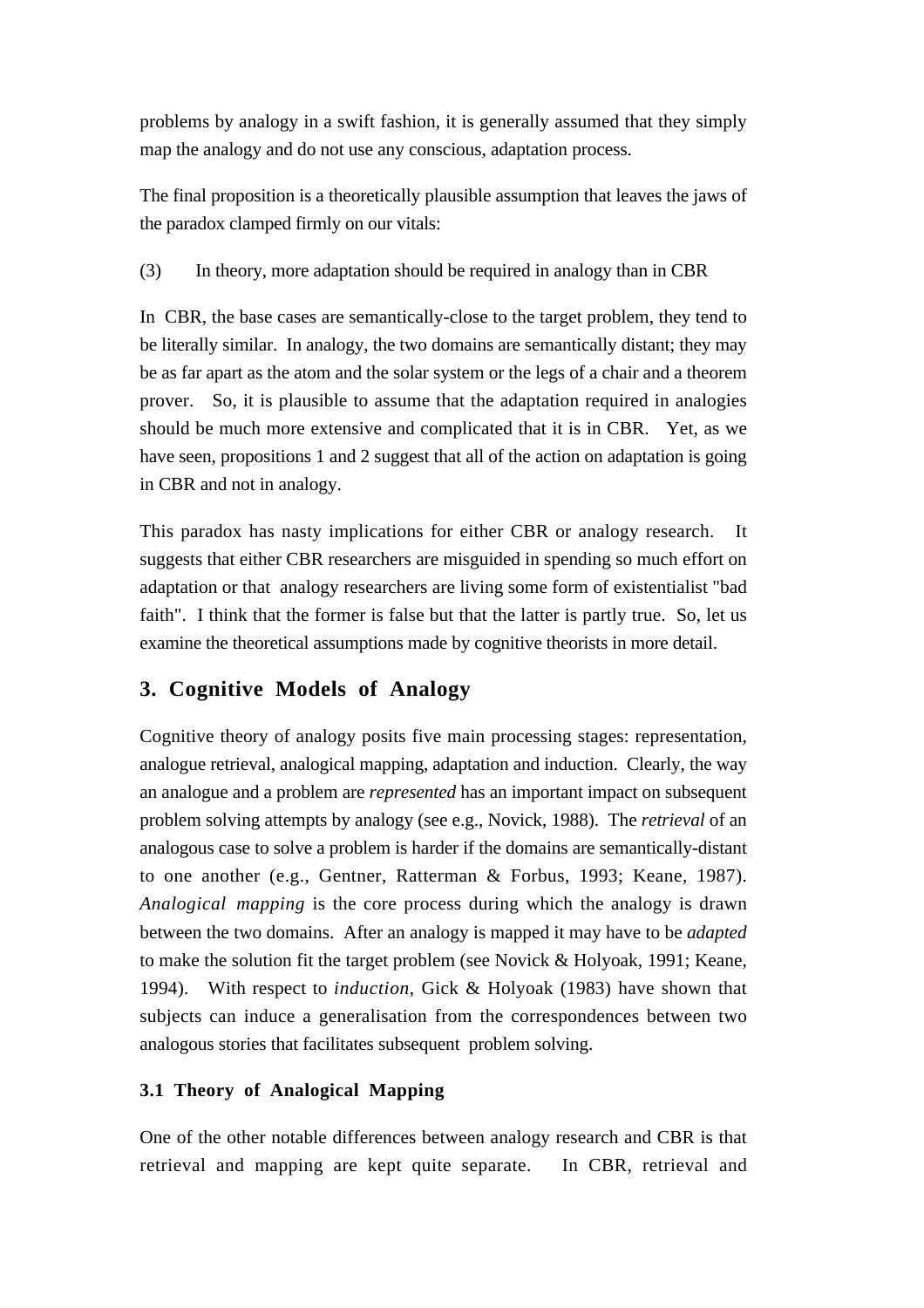mapping/matching are usually merged. In analogy, the mapping stage is quite complex and has received the bulk of theoretical attention. Recently, considerable theoretical consensus has emerged in the treatment of analogical mapping. Keane, Ledgeway & Duff (1991, in press) have used a three-levelled, meta-theoretical framework to characterise this theory (see Palmer, 1989; Marr, 1982): the levels of description being concerned with informational constraints, behavioural constraints and hardware constraints.

At the highest level, *informational constraints* characterise the informational aspects of the task situation. This level is concerned with describing what an analogy is; that is, what needs to be computed to produce appropriate outputs given certain inputs (akin to Marr's computational level). Below this level are *behavioural constraints* that have to capture the empirical facts of people's observable analogical behaviour (Marr's algorithmic level). Hence, this level should include constraints that predict when one analogy is harder than another, the relative differences in processing times for different analogies and the sorts of errors that people produce. Finally, there is the level of *hardware constraints* that aim to capture the neurological primitives of analogical thought, about which we know little (Marr's hardware level).

There is considerable agreement on the informational constraints that are important in analogical mapping: they are structural, similarity and pragmatic constraints (see e.g., Gentner, 1983; Holyoak & Thagard, 1989; Keane, 1990). The most important set of constraints are *structural constraints.* These constraints are used to enforce a one-to-one mapping between the two domains (Falkenhainer, Forbus & Gentner, 1986, 1989; Holyoak & Thagard, 1989). Structural constraints rely on several techniques:

- *make matches only between entities of the same type*; only attributes are matched with attributes, objects with objects and two-place predicates with two-place predicates. For example, in matching REVOLVES(A B) and REVOLVES(C D), the REVOLVES predicate would never be matched with the object C. This reduces the total number of matches that need to be considered (see Gentner, 1983; Holyoak & Thagard, 1989).
- *exploit structural consistency*; that is, if the propositions REVOLVES(A B) and REVOLVES(C D) match, then the arguments of both should also be matched appropriately, A with C and B with D. This is especially useful in eliminating many-to-one and one-to-many matches (see Falkenhainer, Forbus & Gentner, 1986, 1989).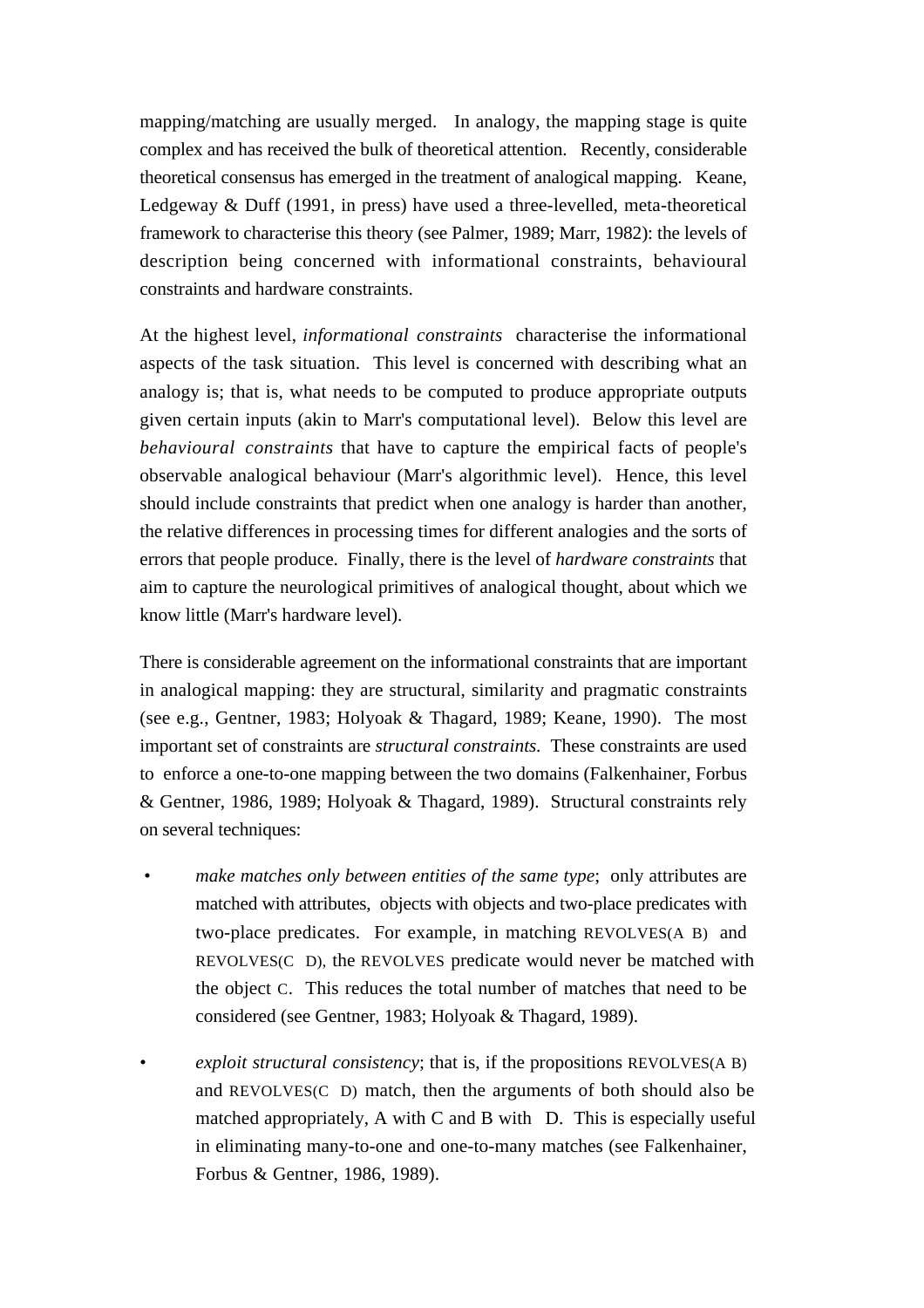• *favour systematic sets of matches* (Gentner's systematicity principle); that is, if one has two alternative sets of matches then the mapping with the most higher-order connectivity should be chosen. This constraint aids the choice of an optimal mapping from among many alternative mappings.

*Similarity constraints* can disambiguate between alternative matches. When these constraints is applied only identical concepts are matched between the two domains (Gentner, 1983) or, more loosely, semantically-similar concepts are matched (Gick & Holyoak, 1980; Holyoak & Thagard, 1989). Semantic similarity can be used to disambiguate matches; if one match in a set of one-to-many matches is more similar than the others, it can be preferred. Finally, there are *pragmatic constraints* (e.g., Holyoak, 1985; Holyoak & Thagard, 1989; Keane, 1985). Again, these constraints may disambiguate a set of matches. For example, in a certain analogical mapping situation, one match may be pragmatically more important (or goal-relevant) than other alternatives and so it will be preferred over these alternatives.

Informational constraints constitute a high-level specification of what makes a particular comparison between two domains an *analogical* comparison. They constitute a *competence* theory of analogical mapping (see also Gentner, 1989). Computationally, they can be and have been implemented in a variety of different models (as we will see later). As such, they capture the significant informational aspects of analogical comparisons. However, this level of description on its own is not sufficient to constitute a cognitive model (cf. Newell, 1990, for more general arguments on this point). For an adequate cognitive model of analogical mapping we need to elaborate the *behavioural constraints* on analogising. Keane et al. (in press) elaborate two such constraints: working memory limitations and the effects of background knowledge (see Keane, 1988, 1990).

### **3.2 Models of Analogical Mapping**

The three main cognitive models of analogical mapping in the literature all instantiate the above informational constraints to varying degrees and some also include behavioural constraints.

Falkenhainer et al.'s (1986, 1989) *Structure Mapping Engine*(SME) implements both structural and similarity constraints in a serial way. SME finds all the legal local matches between two domains and then combines these into alternative interpretations of the comparison. SME is explicitly designed to construct all possible maximal interpretations for a given comparison between two domains.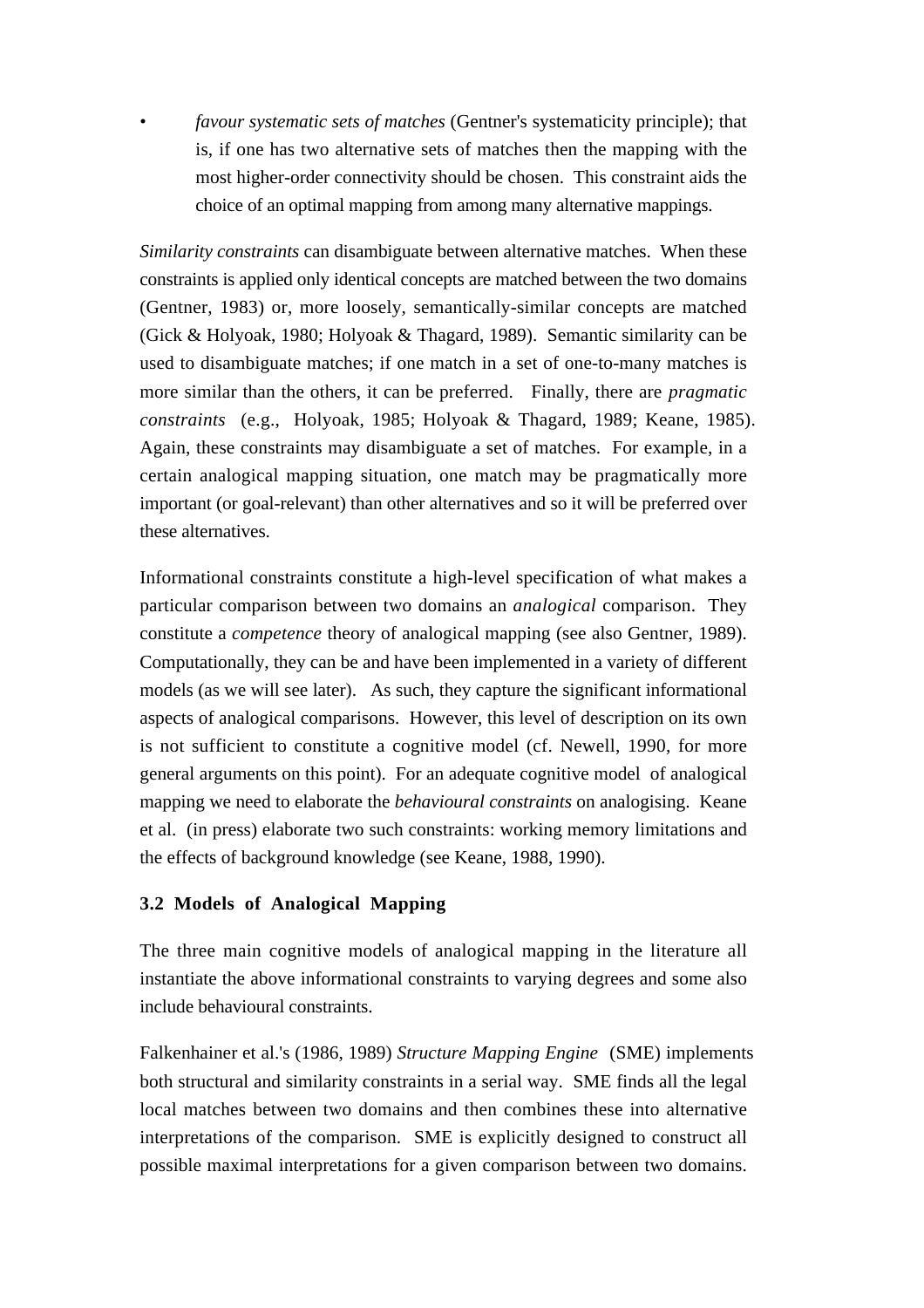When SME has an appropriate set of match rules -- the analogy match rules -- it instantiates Gentner's (1993) structure-mapping theory. However, it can also be used as a tool, when different match-rule sets are used. More recently, versions of the model have been developed to include pragmatic constraints (Forbus & Oblinger, 1990) and to take account of behavioural constraints (see Forbus, Ferguson & Gentner, 1994). SME uses serial processing techniques, although portions of the model have been parallelized recently (see Forbus, et al., 1994).

Holyoak & Thagard's (1989) *Analogical Constraint Mapping Engine* (ACME) uses parallel constraint satisfaction in an interactive network to find the optimal mapping between two domains. It implements the structural, similarity and most pragmatic constraints. ACME establishes a network of units or nodes. Each node represents a legal match between two predicates. The excitatory and inhibitory connections between these nodes implement the various constraints. So, ACME uses a localist representation of analogical matches and parallel constraint satisfaction to settle on the optimal mapping between two domains.

Keane's (Keane & Brayshaw, 1988; Keane, 1990; Keane et al., in press) *Incremental Analogy Machine* (IAM) implements all the informational and behavioural constraints mentioned above using serial constraint satisfaction. It generates a single, optimal interpretation based on a small subset of the possible mappings between the two domains. IAM builds up this mapping incrementally by selecting a small portion of a base domain for mapping, mapping it and then moving on to map another portion. Typically, it will construct a single mapping that will tend to be the optimal interpretation. However, if it has to, IAM can consider several alternative interpretations. Again, it deals with these alternatives incrementally, one after the other. So, if the first mapping that is built is less than optimal, IAM will undo the matches found and try an alternative mapping.

ACME and IAM try to produce a single, optimal mapping because this seems to be more psychologically plausible. People are less likely to generate all possible mappings. More recently, modifications have been made to the SME algorithm to reduce the number of mappings it generates and to enable it to map analogies incrementally (see Forbus & Oblinger, 1990; Forbus, et al, 1994).

## **4. Assumptions that Banish Adaptation**

The predictions about people's normal analogical behaviour are largely derived from these mapping models. Hence, it is these models that give rise to the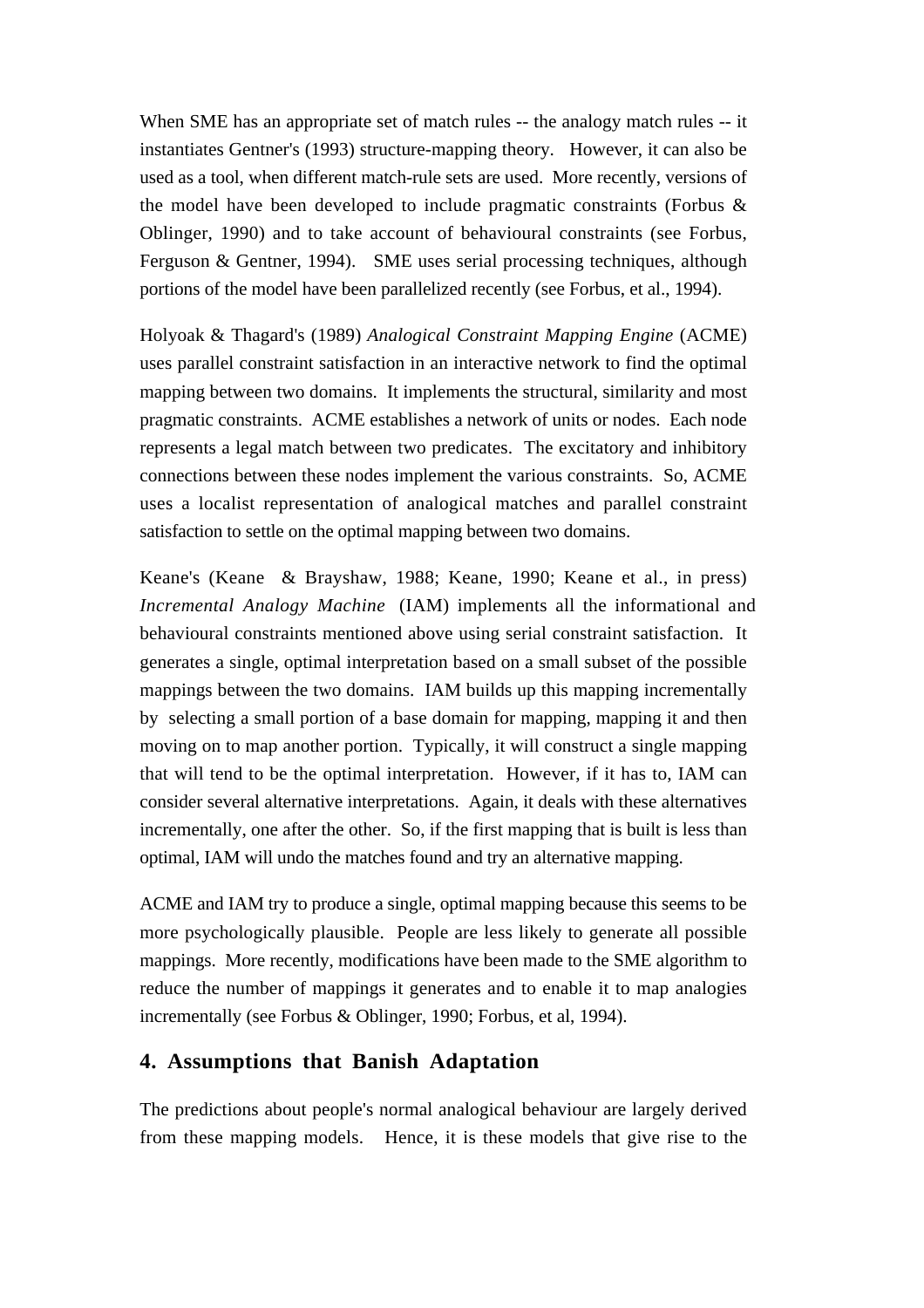adaptation paradox elaborated earlier. Consider the normal account of what happens when people solve a problem by analogy.

Gick & Holyoak (1980) demonstrated analogical problem solving by giving subjects story analogues to target, insight problems. For example, in many experiments they used Duncker's (1945) radiation problem:

A doctor is attempting to destroy a malignant tumour using rays. The doctor needs to use high-intensity rays to destroy the tumour but these high-intensity rays will destroy the healthy tissue surrounding the tumour. If the doctor uses low-intensity rays then the healthy tissue will be saved but the tumour will remain unaffected too.

This dilemma can be solved by a "convergence solution": the doctor can send lowintensity rays from a number of different directions so that they converge on the tumour, summing to a high intensity to destroy it. However, only about 10% of subjects produce this solution spontaneously (Gick & Holyoak, 1980).

Now consider the following story:

A general is launching an assault on a fortress. He is prevented from using his whole army to take the fortress because the roads leading to it are mined to explode if large groups of men pass over them. So, he divides his army up into small groups of men and sends them along different roads to the fortress so that they converge on it.

When subjects were given a longer version of this story to memorise and then asked if they could use it to solve the radiation problem, the rates of convergence solutions to the problem rise to about 80% (see Gick & Holyoak, 1980). In short, people can use the analogous story to solve the problem.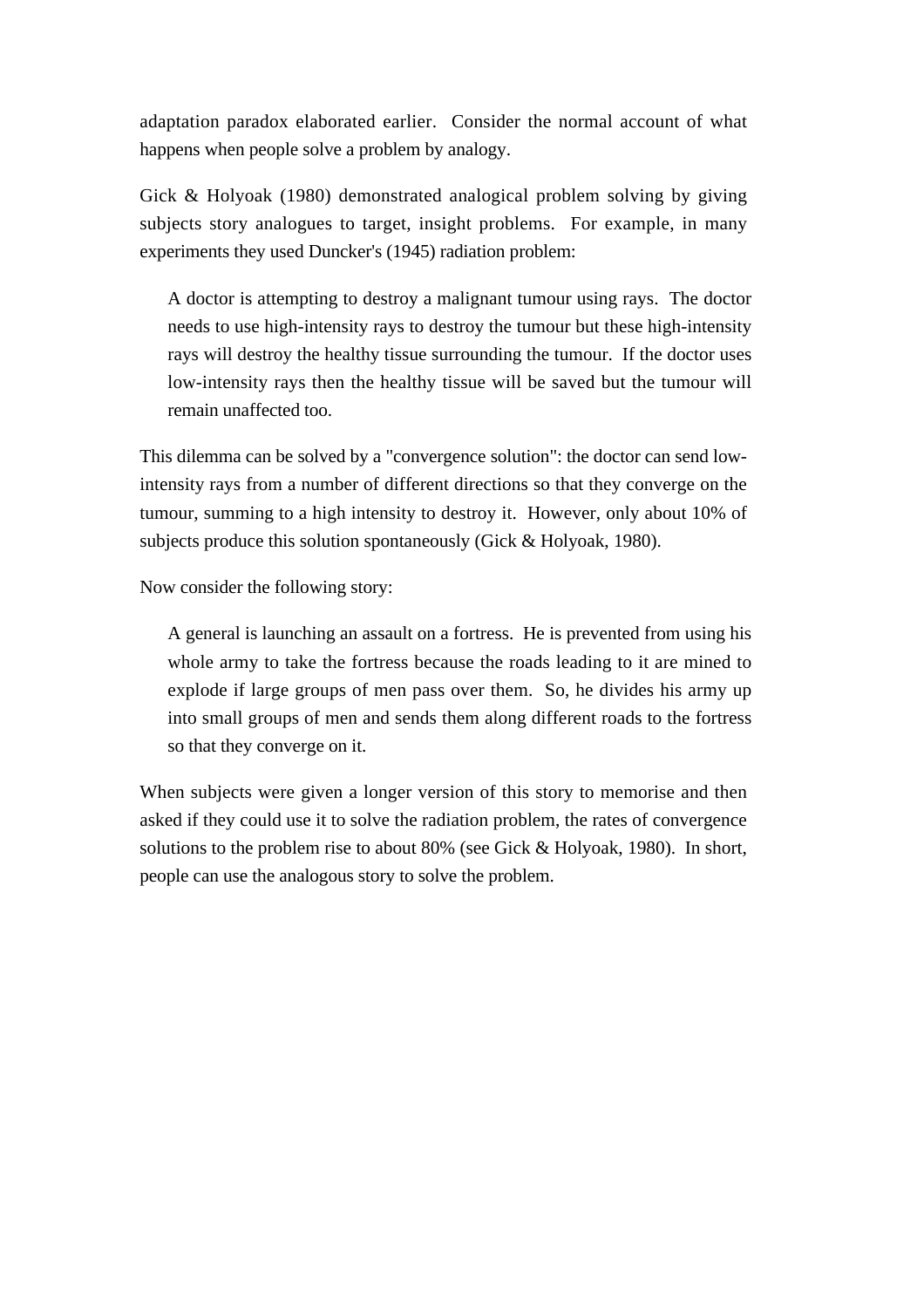The general, however, knew just what to do. He divided his army into small groups of men and dispatched each group to the head of a different road. When all was ready he gave the signal and each group marched down a different road. Each group continued to the fortress so that the entire army finally arrived together at the fortress, at the same time. The fortress fell and the king was forced into exile.



## **Figure 1: The Text of the Solution to the General Story, the Suggested Propositional Representations of its Contents and the Analogous Solution Produced**

Gick & Holyoak (1980) consider the base and target to be represented propositionally. Figure 1 gives some indication of the sorts of representations they use; it shows the original text of the solution to the General story and the propositional representations for it and the solution to the radiation problem. People solve these sorts of analogies relatively quickly; the analogous solution generally enters consciousness fully-formed and their reports on the mappings tend to be ad-hoc rationalisations (see Gick & Holyoak, 1980, Expt. 1). So, according to current analogy theory, whatever people are doing here, it is not adaptation. But, how can this be ?

If you examine the representational assumptions made by Gick & Holyoak, it is clear that they are a little 'convenient'. The original version of the story has many irrelevant details in it that do not find their way into the assumed representation (see Figure 1). Gick & Holyoak recognised this representational move (although the point has been ignored since); they maintained that both domains were represented at many levels of abstraction and that there was an optimal representational level at which the analogy was drawn (i.e., the level represented in Figure 1). However, they had no coherent account of how these levels were formed and have never investigated this facet of analogising. Indeed, on reflection, the idea that every domain is encoded at multiple levels of abstraction is a shade implausible, as it further complicates an already complicated mapping process. By the way, no coherent solution to the problem of finding *the* optimal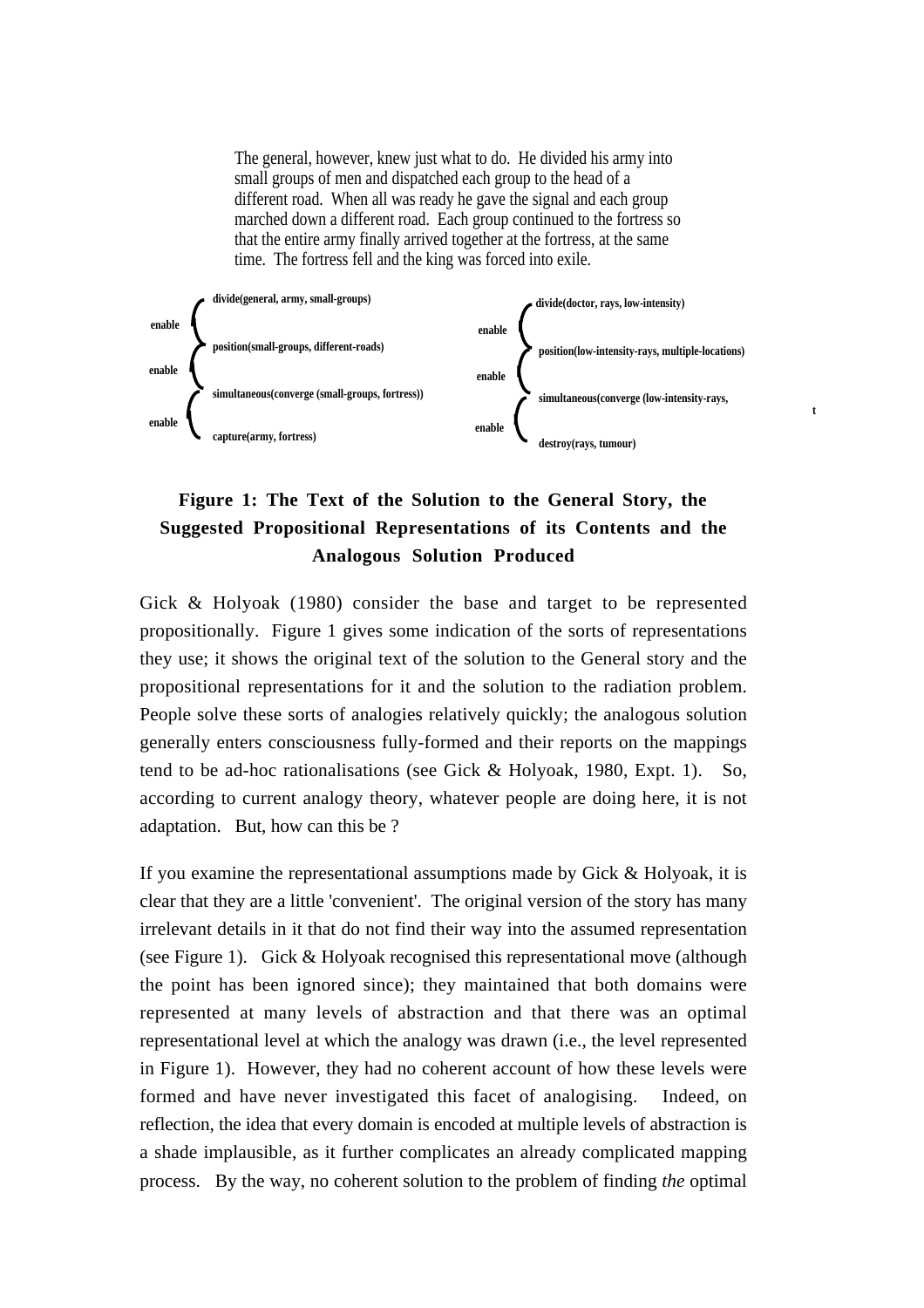representation for two domains has yet been found; some form of re-representation or re-interpretation is required, but this must be done in a fashion that is sensitive to the requirements of a mapping, that has yet to be constructed (but see O'Hara & Indurkhya, this volume, for one possible direction).

So, if we cannot assume such convenient representations, what *is* going on when people draw analogies ?

## **5. Undoing Some Assumptions Makes Adaptation Appear**

There are two simple counter-assumptions we can make that resolve the adaptation paradox and make analogy models look a little better:

- The representations are messy
- Adaptation is happening, but in a speedy and automatic fashion

First, we can assume that the representations are not the convenient ones shown in Figure 1, but are rather much messier representations, with parts that do not correspond well between the two domains. Second, given these ill-fitting representations we can assume that the base analogues have to be adapted to fit the target problem. So, the solution to the General story should to be adapted to fit the requirements of the radiation problem. For example, "signalled to march" might have to be modified to be "sent". However, we should also note that this adaptation is being carried out in a speedy, automatic fashion, quite unlike the slow conscious form of adaptation postulated by Novick & Holyoak.

Taking this theoretical stance, I have recently carried out some experiments that attempt to show that this form of covert adaptation occurs in the solution of insight problems by analogy (see Keane, 1994, for details). These experiments use analogues which have two alternative mappings, each of which could be used to solve the problem; adaptability of these mappings is then manipulated systematically.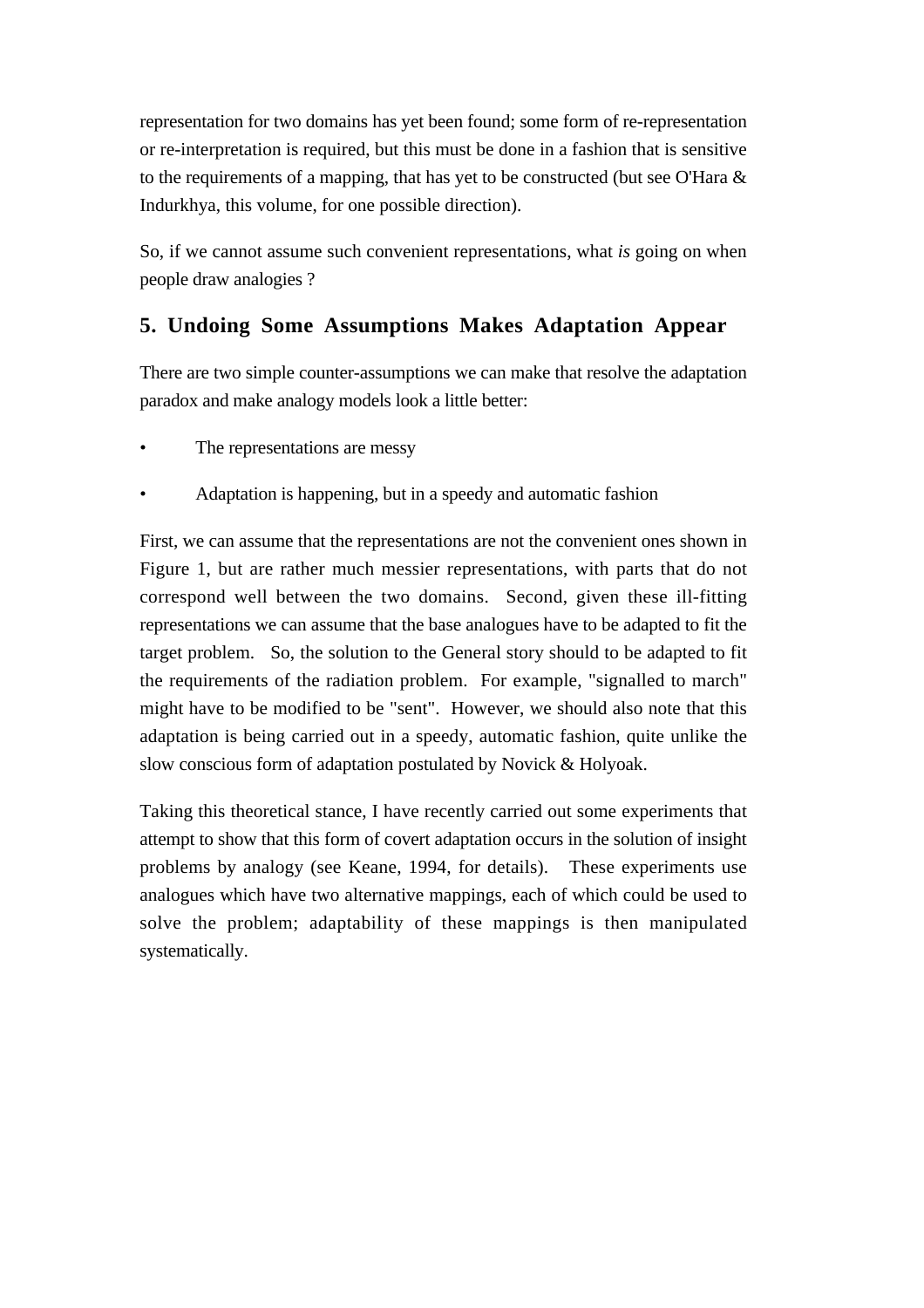#### *Setting*

People are stuck in a towering inferno and are trying to evacuate the building.

\_\_\_\_\_\_\_\_\_\_\_\_\_\_\_\_\_\_\_\_\_\_\_\_\_\_\_\_\_\_\_\_\_\_\_\_\_\_\_\_\_\_\_\_\_\_\_\_\_\_\_\_\_\_\_\_\_\_\_

#### *Plan 1:*

A helicopter is positioned and a winch is thrown to the people, they grab hold of it and tie onto the winch, then swing from one building to the next.

#### *Plan 2:*

A helicopter is positioned and a winch is lowered to people, they reach for the winch, with a stick, tie on and are carried to the ground.

*Plan 3:*

Helicopter is positioned and a winch is lowered to people, they lasso the winch with a rope, tie on and are carried to the ground.

\_\_\_\_\_\_\_\_\_\_\_\_\_\_\_\_\_\_\_\_\_\_\_\_\_\_\_\_\_\_\_\_\_\_\_\_\_\_\_\_\_\_\_\_\_\_\_\_\_\_\_\_\_\_\_\_\_\_\_

## **6. Evidence for Covert Adaptation in Analogy**

Keane (1994) has developed a variant of the standard experiment used to test analogical problem solving. Like the Gick & Holyoak experiments, it uses story analogues and an insight problem. The insight problem is Maier's (1931) twostring problem which involves a situation in which two strings, hanging from the ceiling of a room, have to be tied together. However, the two strings are too far apart for a person to reach one string while holding the other. Traditionally, subjects propose a variety of solutions to this problem including a *stick* solution (use a stick to bring the string that is furthest away, within reach) and a *swing* solution (swing one of the strings so that it comes within reach while holding the other string).

A number of different story analogues were used with this problem. All the stories had a standard structure: setting, failed plan, successful plan (see Table 1). The plans used in the stories were designed to suggest either swing or stickreaching or lasso-reaching solutions to the problem. These solutions should be differentially adaptable, as solutions to the two-string problem. The stick plan should be less adaptable than the swing plan. The stick plan proposes that a stick be used to reach one of the strings, a stick that is not present in the problem statement. Hence, the analogy suggests various actions of reaching and grabbing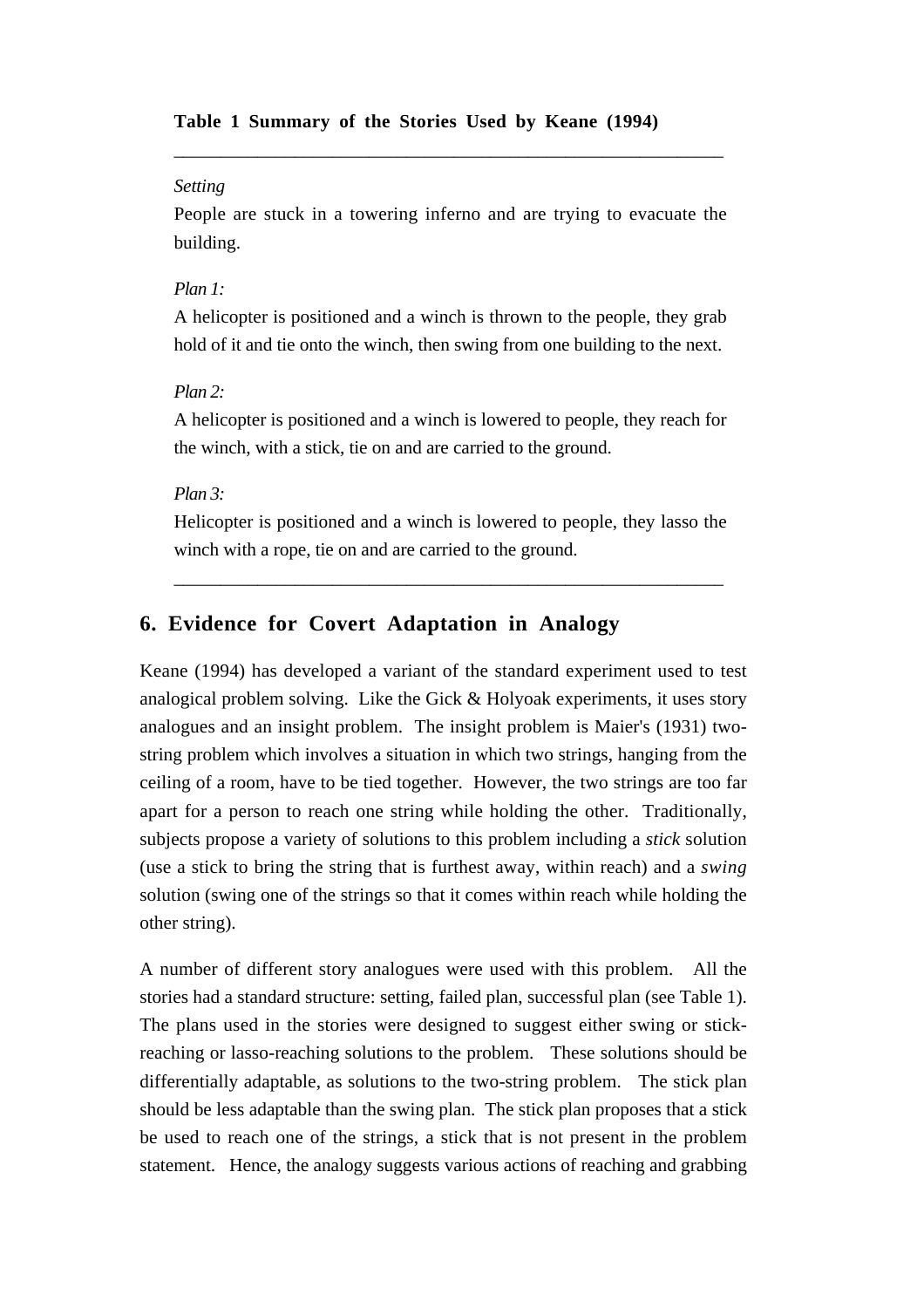but also the creation of a new object in the two-string problem. The swing plan simply suggests the new actions of swinging and grabbing, without the need to introduce a new object. As such, the analogous swing solution is easier to adapt. It may also be easier to adapt because, unlike the stick plan, it does not violate implicit constraints in the problem situation (i.e., that the problem is to be solved with the objects given). The *lasso plan* is similar to the stick plan, with the exception that the rope is reached by lassoing it with another piece of rope. Intuitively, although this plan is very similar to the stick plan, it is a less adaptable solution to the problem because a non-rigid object (e.g., the lasso) is less effective for reaching things than a rigid object (e.g., the stick).

We paired the stick plan with one or other of the other plans in two different versions of the story: swing-stick or lasso-stick. The prediction was that if people were taking into account the relative adaptability of the plans in assessing which one to map then in the stick-swing case, the stick plan should be avoided but in the stick-lasso case, the stick plan should be preferred. Current models would predict a 50-50 choice of one or other of the plans, as they do not take adaptation factors into account. This is exactly what we found in the experiment, as roughly three times more people use the stick plan as their solution when it is the more adaptable plan (see Figure 2).

So, this experiment shows, albeit in a very constrained situation, that people are sensitive to the adaptability of different aspects of an analogue when forming an analogical mapping. In short, all of the time in previous experiments when people seemed to be just mapping an analogue, it is likely that they were adapting it to the problem; but in a swift, automatic fashion. People are clearly powerful adaptation specialists. Exactly how they adapt things is a story for another day.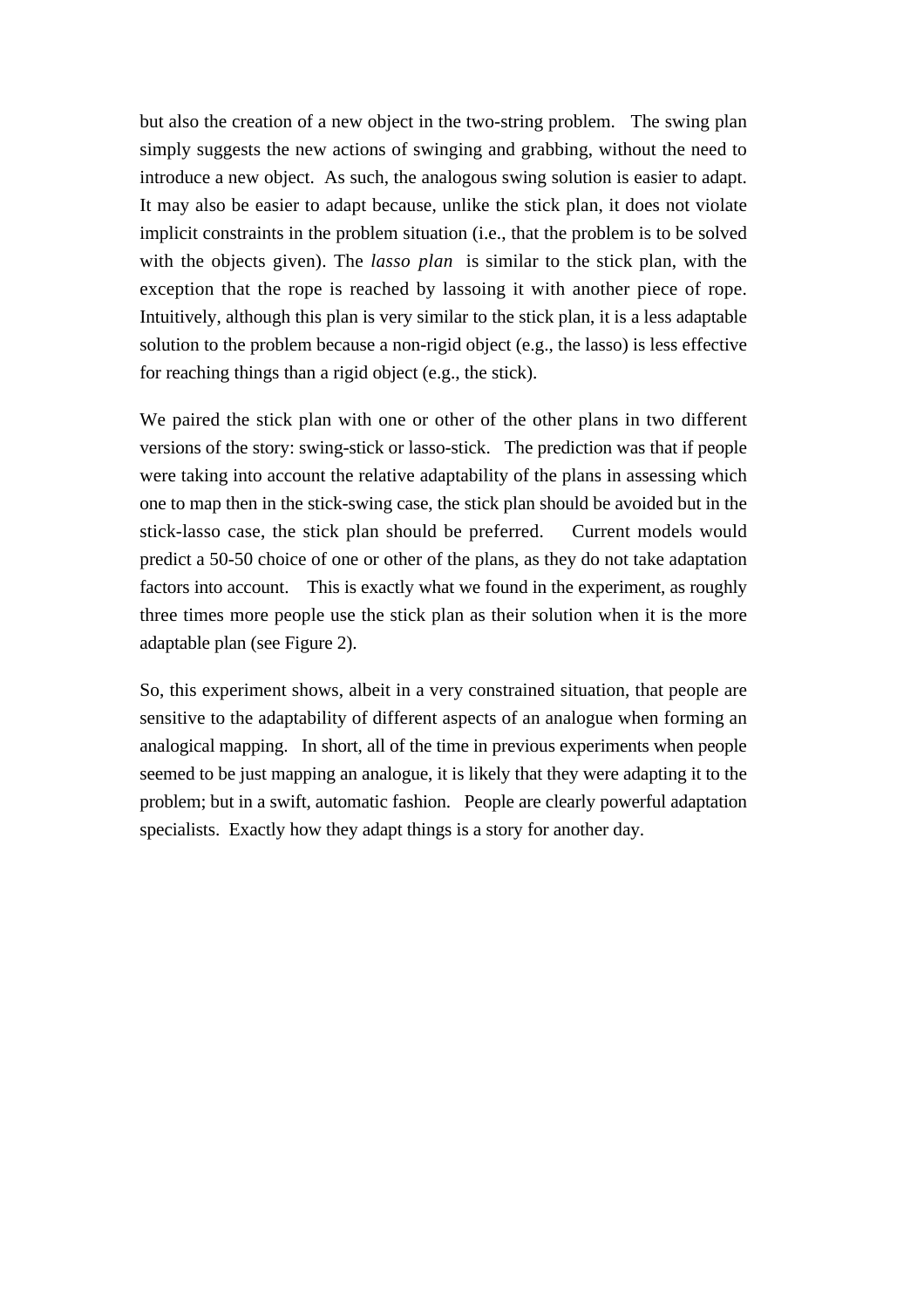

**Figure 2 The Percentages of Subjects Selecting the Stick Plan in the Two Conditions of Experiment**

### **7. Implications for Case-Based Reasoning**

What then are the implications of this result for research in CBR ? Well, some of the implications arise out of how cognitive models might be modified to incorporate aspects of adaptation. There are two different ways in which this form of covert adaptation might be integrated into analogy models. First, one could have the mapping mechanism produce a variety of alternative mappings and then have a post-processor that goes through these mappings evaluating them and scoring them to find the optimal one. This is the sort of architecture that Gentner (1989) has proposed for SME (see also Falkenhainer, 1987, 1990). The second option is to integrate adaptation directly into the mapping mechanism. This is the sort of solution that IAM and ACME are committed to because of the stance they take on mapping. So, as mapping is performed, so too is some form of adaptation. It is this solution that can be transposed into CBR systems.

CBR has been presented as a multi-stage process: retrieval/matching, adaptation and simulation. In cognitive theory, processing stages are often used as conceptual crutches rather than fundamental distinctions about a phenomenon. In time, when a phenomenon is understood better, these stages often fade away as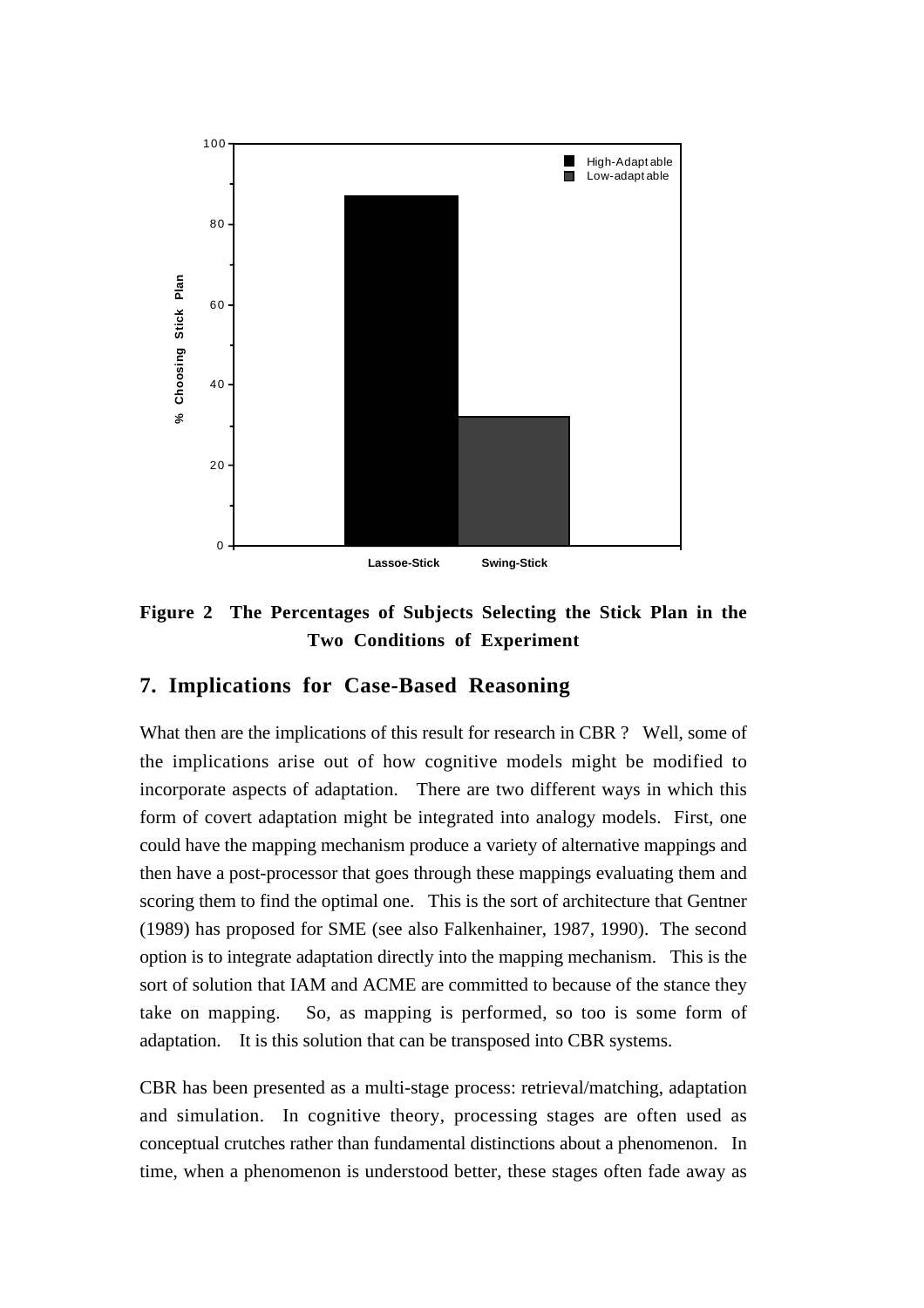they are combined together. Maybe it is time to integrate the stages of CBR. Retrieval and mapping are already combined to some extent in many CBR systems. The implication I would like to take from these results is that retrieval and adaptation should also be integrated. So, the sort of integration demanded in cognitive models by the research outlined above may suggest a better, integrated architecture for CBR systems.

In a loose sense, you can think of these ideas as being implemented by rules of the form:

IF X and Y are matched AND X can be adapted to Y THEN favour this match over alternatives

Barry Smyth has arrived at a similar idea by a different route, working purely within CBR. His basic insight is that *CBR systems really need to retrieve the most adaptable case to the current problem, rather than the one that is the most semantically similar*. Semantic similarity is typically used in retrieval algorithms but it is just an approximation to a similarity metric based on adaptability. These ideas have been realised in a working system, called Déjà Vu (see Smyth & Cunningham, 1992; Smyth & Keane, this volume), that carries out automated programming in the domain of plant-control programs. We have yet to prove empirically that this type of integrated CBR is more efficient than standard approaches but at present it is clear that the weight of the theoretical arguments are in our favour.

## **8. Conclusions**

In this paper, I have taken a circuitous route through cognitive theory in order to extrapolate some analogical parallels between cognitive models of analogy and case-based reasoning. In summary, it seems that given sufficient domain knowledge, people have efficient mapping/adaptation systems. Indeed, the behaviour they indulge in suggests that the mapping and adaptation stages should be integrated theoretically. If this idea is transferred into CBR it implies that retrieval and adaptation should be integrated, in as much as this is possible, without overburdening the retrieval stage. Such a retrieval mechanism would produce few false positives and should only retrieve highly-adaptable cases. As a further step, if I was feeling bold, I might propose that this integrated view of CBR should form the basis of a canonical architecture for CBR systems. However, at present, I would be happy for the latter proposal to be viewed simply as an attractive challenge.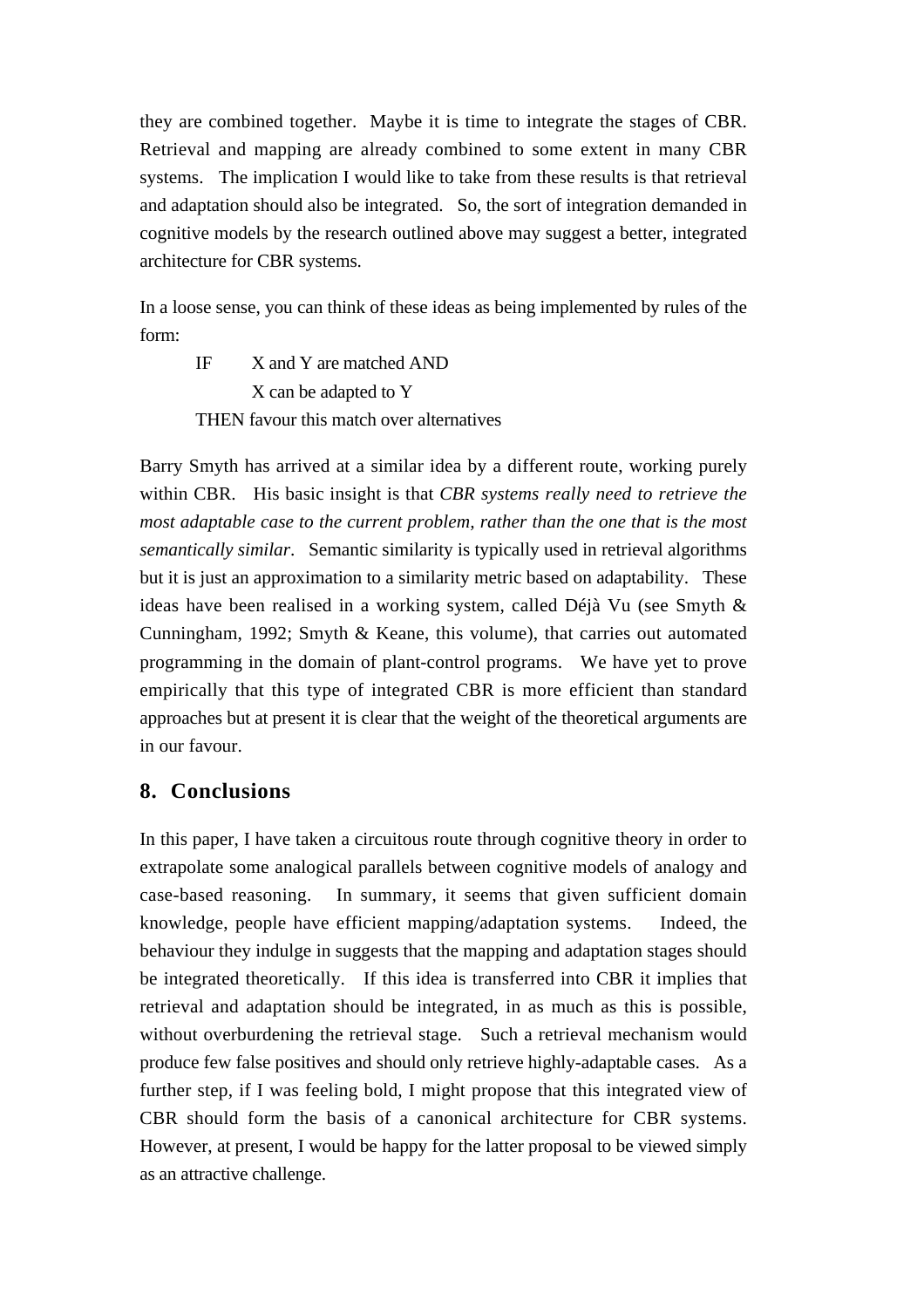#### **9. References**

- Duncker, K. (1945). On problem solving. *Psychological Monographs*, *58* (Whole No. 270).
- Falkenhainer, B. (1987). An examination of the third stage in the analogy process: Verification-based analogical learning. In *Proceedings of the Tenth International Joint Conference on Artificial Intelligence*. Los Altos: Morgan Kaufmann.
- Falkenhainer, B. (1990). A unified approach to explanation and theory formation. In Shrager, J. & Langley, P. (Eds.), *Computational Models of Scientific Discovery and Theory Formation*. San Mateo, CA: Morgan Kaufmann.
- Falkenhainer, B., Forbus, K.D., & Gentner, D. (1986). Structure-mapping engine. *Proceedings of the Annual Conference of the American Association for Artificial Intelligence*.
- Falkenhainer, B., Forbus, K.D., & Gentner, D. (1989). Structure-mapping engine. *Artificial Intelligence, 41*, 1-63.
- Forbus, K.D., Ferguson, R.W., & Gentner, D. (1994). Incremental structure mapping. In A. Ram & K. Eiselt (Eds.),*Sixteenth Annual Conference of the Cognitive Science Society.* Hillsdale, NJ: Erlbaum.
- Forbus, K.D. & Oblinger, D. (1990). Making SME greedy and pragmatic. *Twelfth Annual Conference of the Cognitive Science Society*. Hillsdale: Erlbaum.
- Gentner, D. (1983). Structure-mapping: A theoretical framework for analogy. *Cognitive Science*, *7* , 155-170.
- Gentner, D. (1989). Mechanisms of analogical learning. In S. Vosniadou & A. Ortony (Eds.), *Similarity and Analogical Reasoning*. (pp. 267-297). Cambridge: Cambridge University Press.
- Gentner, D., Rattermann, M.J., & Forbus, K.D. (1992). The roles of similarity in transfer. *Cognitive Psychology*, *25*, 431-467.
- Gick, M.L., & Holyoak, K.J. (1980). Analogical problem solving. *Cognitive Psychology*, *12*, 306-355.
- Gick, M.L., & Holyoak, K.J. (1983). Schema induction in analogical transfer. *Cognitive Psychology*, *15*, 1-38.
- Holyoak, K.J. (1985). The pragmatics of analogical transfer. *The Psychology of Learning and Motivation*, *19* , 59-87.
- Keane, M. (1985). On drawing analogies when solving problems: A theory and test of solution generation in an analogical problem solving task. *British Journal of Psychology*, **76**, 449-458.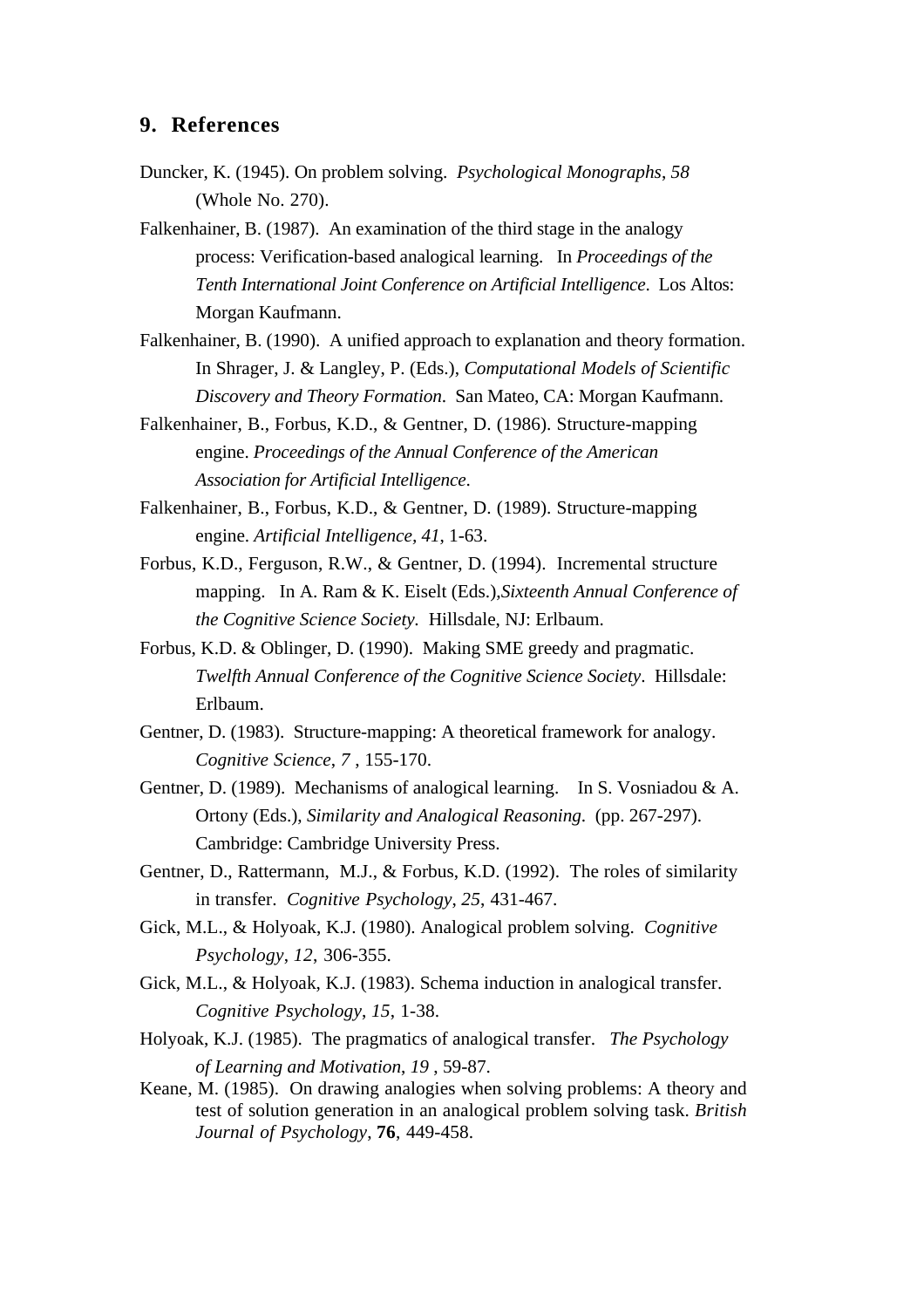- Keane, M.T. (1987). On retrieving analogues when solving problems. *Quarterly Journal of Experimental Psychology*, *39A* , 29-41.
- Keane, M.T. (1988). *Analogical Problem Solving*. Chichester: Ellis Horwood (Simon & Schuster in N.America).
- Keane, M.T. (1990). Incremental analogising: Theory and model. In K.J. Gilhooly, M.T. Keane, R. Logie & G. Erdos (Eds.), *Lines of Thinking: Reflections on the Psychology of Thought.* Vol. 1. Chichester: John Wiley.
- Keane, M.T. (1994). Adaptation as a selection constraint on analogical mapping. In A. Ram & K. Eiselt (Eds.),*Sixteenth Annual Conference of the Cognitive Science Society.* Hillsdale, NJ: Erlbaum.
- Keane, M.T., & Brayshaw, M. (1988). The Incremental Analogy Machine: A computational model of analogy. In D. Sleeman (Ed.), *Third European Working Session on Learning*. London: Pitman/San Mateo, Calif.: Morgan Kaufmann.
- Keane, M.T., Ledgeway, T. & Duff, S. (1991). Constraints on analogical mapping. In K.J. Hammond & D. Gentner (Eds.), *Thirteenth Annual Conference of the Cognitive Science Society.* Hillsdale, NJ: Erlbaum.
- Keane, M.T, Ledgeway, T. & Duff, S. (in press). Constraints on analogical mapping: A comparison of three models. *Cognitive Science.*
- Marr, D. (1982). *Vision*. San Francisco: Freeman.
- Newell, A. (1990). *Unified Theories of Cognition*. Harvard: Harvard University Press.
- Novick, L.R. (1988). Analogical transfer, problem similarity, and expertise. *Journal of Experimental Psychology: Learning, Memory & Cognition, 14*, 510-520.
- Novick, L.R. & Holyoak, K.J. (1991). Mathematical problem solving by analogy. *Journal of Experimental Psychology: Learning, Memory and Cognition*, *17*, 398-415.
- O'Hara, S., & Indurkhya, B. (this volume). Incorporating (re)-interpretation into Case-Based Reasoning. *Proceedings of the First European Workshop on Case-Based Reasoning*. Amsterdam: Springer-Verlag.
- Palmer, S.E. (1989). Levels of description in information processing theories of analogy. In S. Vosniadou & A. Ortony (Eds.), *Similarity and Analogical Reasoning*. (pp. 267-297). Cambridge: Cambridge University Press.
- Smyth, B., Cunningham, P. (1992). Déjà Vu: A Hierarchical Case-Based Reasoning System for Software Design. *Proceedings of the 10th European Conference on Artificial Intelligence.* (pp. 587 - 589). Vienna, Austria